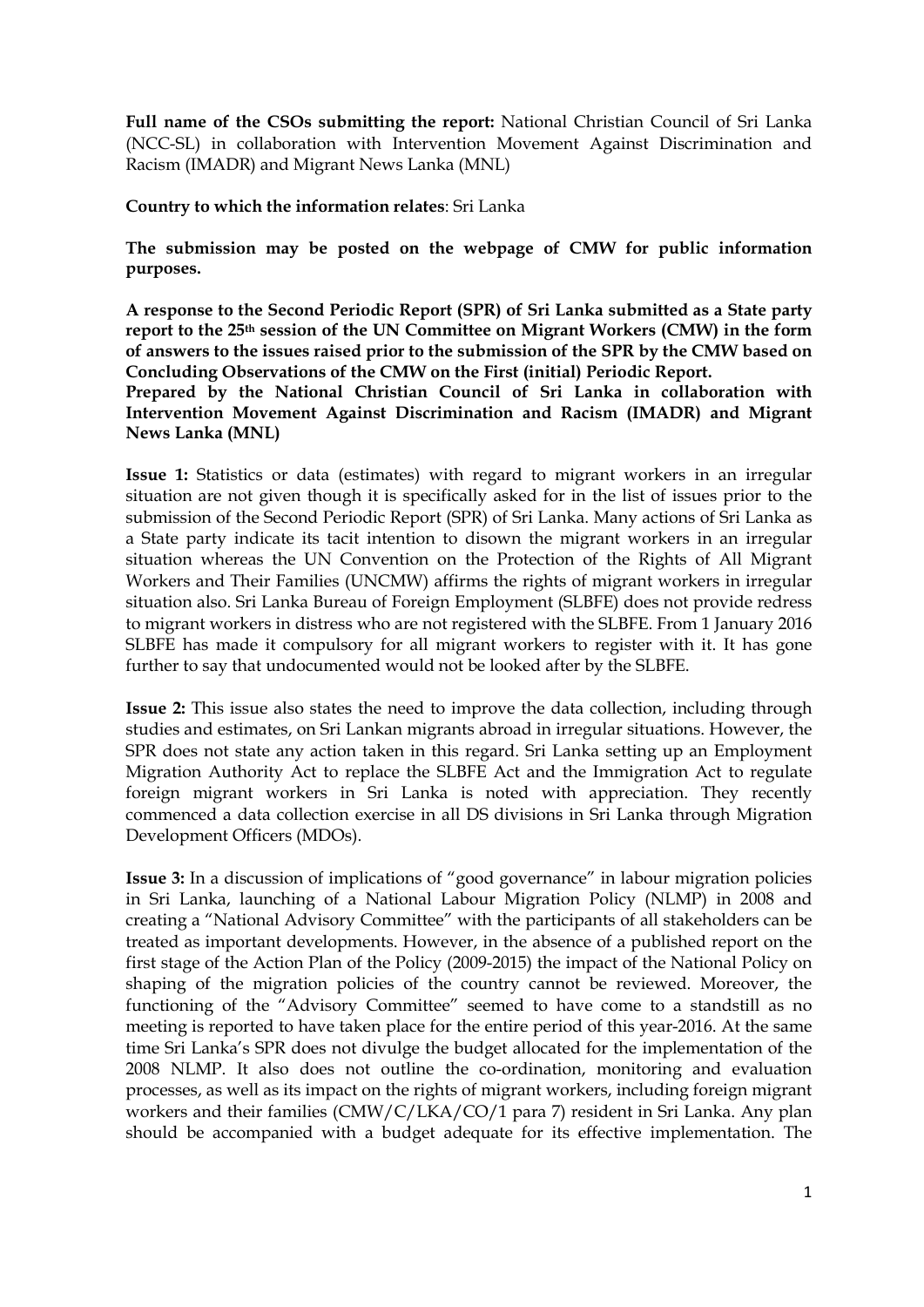budget should be made transparent. Specially, it should be made known to all its stakeholders.

Though the Sri Lankan Bureau of Foreign Employment (SLBFE) with the assistance of the ILO has developed an operational manual with guidelines and procedures for each activity of the Labour Section of the Sri Lankan Diplomatic Missions abroad especially to handle grievances and work towards the protection of the migrant workers it is a question- how far the Labour Attaches tend to use the guidelines given in the manual. Therefore, legal revision should be made to bind the Labour Attaches to the best practices and the Code of Conduct to ensure the best interests of the migrant workers they are duty bound to serve.

Though the Sri Lankan SPR mentions the development of a Code of Ethical Conduct for recruitment agencies, inquiries have found that this mechanism formulated to deliver good governance has not been implemented as yet due to some administrative reasons. To apply a code of conduct effectively it should be administered by a cohesive body of organizations and or persons. In the absence of an organization in which membership for licensed foreign employment is mandatory the implementation of an ethical code of conduct for recruitment agencies can very much tend to be very haphazard. The SPR of Sri Lankan has not delved into these challenges at all. It very emphatically states "The Financing of the implementation if the National Plan is done through the SLBFE funds with the assistance of ILO for special projects. Therefore, no difficulties were encountered up to now in the process of implementation of the National Policy". Without even having an idea if the budget being made available and at the same time not making a formal objective evaluation of the impact made by implementing the NLMP on increasing the productivity of the migration process to say that, "no difficulties encountered up to now in the process of implementation of the NLPM", is too presumptuous and may indicate an "off handish" way the Report is prepared without having an understanding of the purpose of this entire review process which is through constructive engagement, to strive to improve the protection and productivity facets of the labour migration policy. In a bad precedent set by SLBFE- co-ordination officers vacancies announced from the Ratnapura District, which is also the home constituency of the current Minister of Foreign Employment. In addition we have come to know that currently livelihood projects will be granted to labour migrants from Galle District and currently Migration Development Officers are gathering information on this matter. Galle District is the home constituency of the Deputy Minister of Foreign Employment.

## **A return and reintegration sub policy**

Sri Lankan currently has a Health Policy on labour migration. This is at the moment a standalone policy and there seems to be very minimal co-ordination between this and the National Labour Migration Policy of 2008. Even though a sub policy on Return and Reintegration was launched and funded with ILO funding, currently it is not sure if new fund allocations have been allocated to implement the return and reintegration sub policy by the Ministry of Foreign Employment. In this connection the SPR of Sri Lanka states, "A return and re-integration sub policy has been introduced for its implementation and it has been included in the 2016 Action Plan of the SLBFE. What is enunciated to be implemented in 2008 only begins to be implemented in 2016. Whether the reportage given in the Sri Lanka SPR to the affect that a return and reintegration policy is being implemented is only to placate the Committee is yet to be seen." The unfathomable lethargy in attending to imperatives of this nature relating to the wellbeing of the migrant workers who does not have a real bargaining power as the many other actively and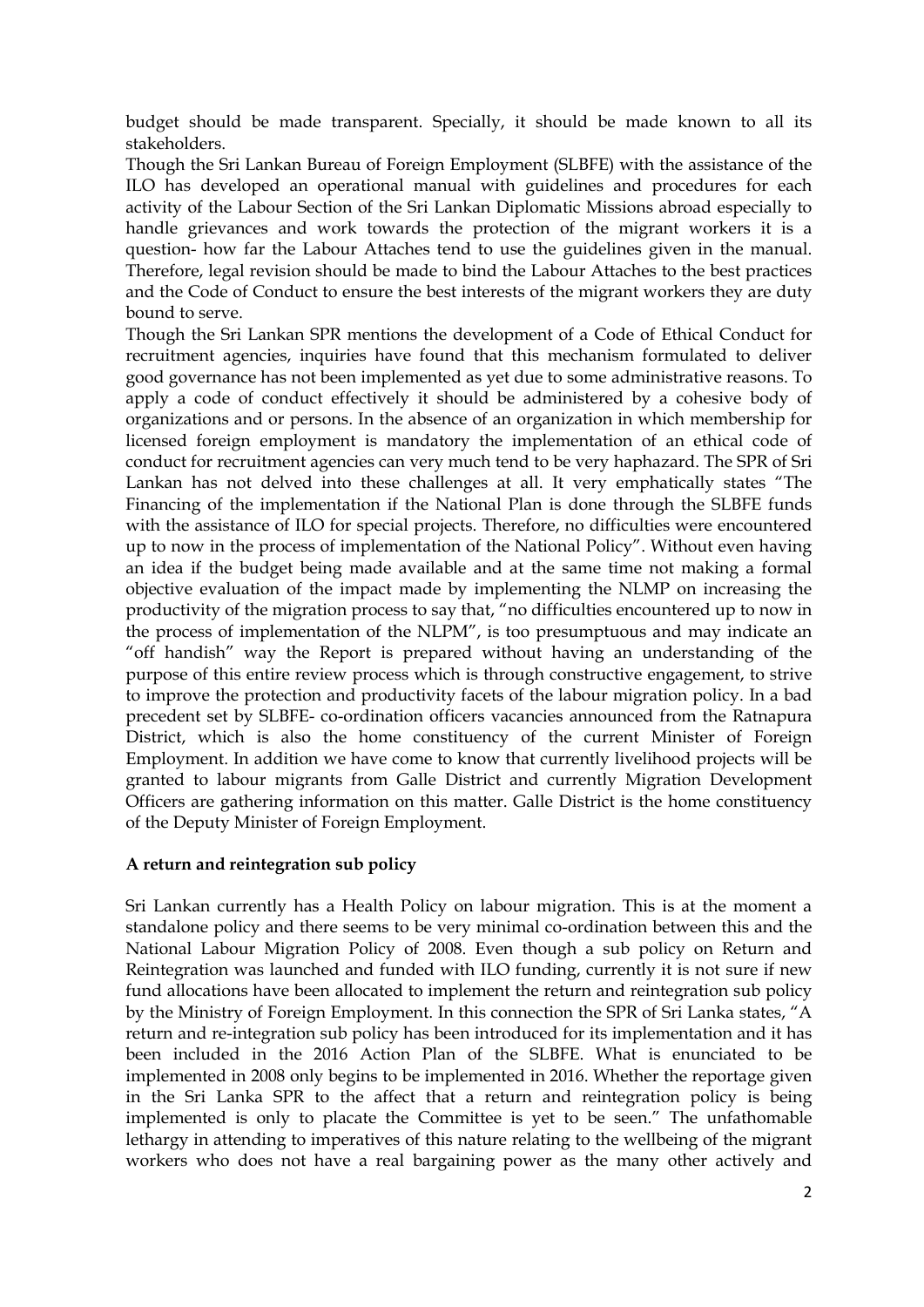effectively organized sectors of the labour force of Sri Lanka lends justification to this doubt. This brings into light the need to facilitate the exercise of the franchise of Sri Lankan migrant workers of Sri Lanka, resident in other countries, at elections in Sri Lanka. Though a parliament select Committee was appointed and they have approved the requirement to grant this sovereign right, nothing more has been to be done in this regard.

**Issue 4:** The Sri Lankan SPR states that "No information is available which indicates the convention has been **involved** in the courts or before the administrative authority of the country". This submission is totally misleading perhaps due to a lack of understanding of the drafters of these submissions on how the legal system works. The simple fact is that the State party's legislation has not been harmonized with the provisions of the Convention. The Sri Lankan Bureau of Foreign Employment Act of 1996 with two subsequent amendments in 2004 and 2009 falls totally short of harmonizing the State party's legislation with the provisions of the Convention. How can the Convention be invoked in the courts or before the administrative authorities of the state when the provisions of the Convention are not justiciable within the country's legal system due to two fundamental reasons.

- 1. Absence of legal enactments harmonizing State party's legislation with the provisions of the Convention
- 2. Non provision explicitly of the right for labor migration as a Fundamental Right in the Constitution of the State party.

The irony in the SPR is that when the query raised is whether the Convention has been invoked in the courts or before the administrative authorities of the State party the explanation given is that the convention as not been involved in the courts or before the administrative authority of the country which totally misses the crucial point raised in the query.

In this connection we are of the view that fresh legislative enactments are absolutely necessary to harmonize the State party's legislation with the provisions of the Convention.

**Issue 5**: The Sri Lanka SPR does not indicate of any steps taken towards making the declarations provided for in articles 76 and 77 of the Convention, recognizing the competence of the Committee to receive communications from States parties and individuals. In the absence of any such indications it is reasonable for one to be of the position that no steps have been taken to fulfil the requirements of articles 76 and 77 of the Convention. This action does not require any effort or fund on the part of the State party. Once the Convention has been ratified in1996 these declarations should have immediately followed. However, for the last 20 years, since 1996, it has not happened. In the absence of any cogent reasons being given against the giving the declarations it is justified for us to conclude that Sri Lankan as a State party deliberately does not want to recognize the competence of the Committee. This should be taken very seriously by the Committee. In the absence of the declared recognition of the Committee by Sri Lanka as a State party the constructive deliberative engagement of all the stake holders which the Convention envisages from the processes of the Committee, to mobilize and galvanize the efforts of all stakeholders towards continuously upgrading the standard of protection of the rights of migrant workers, appears to have been devalued by Sri Lanka as a State party. In short, our surmise is that, Sri Lanka as a State party does not have any regard for the highly constructive role of the Committee towards the wellbeing of all migrant workers and their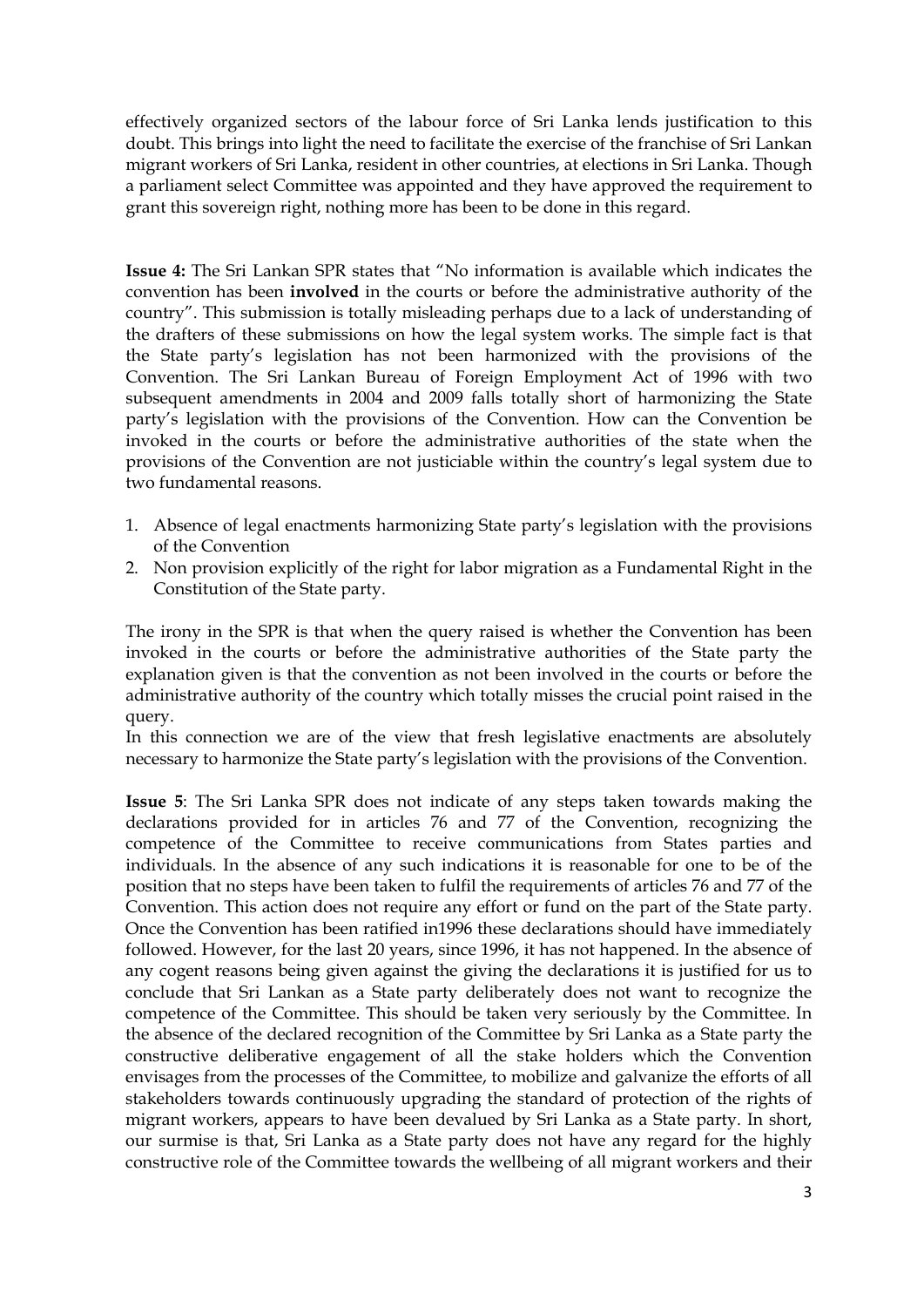families. Perhaps the postponement of the submission of the first Periodic Report from 2005 to 2009 and the submission of the SPR from 2013 to 2016 could be a manifestation of this disregard sometimes indicating that Sri Lanka as a State party is complacent using migrant workers as an export commodity to earn the very much needed foreign exchange and side stepping its inalienable responsibility of protecting the human rights of all citizens who are working in foreign lands as migrant workers under trying conditions.

We welcome Sri Lanka as a State party ratifying the UN protocol to Prevent, Suppress and Punish Trafficking in Person's especially Women and Children in June 2015 and the "SAARC" Convention on Preventing and Combatting Trafficking in Women and Children for Prostitution. We also appreciate all the action taken by Sri Lanka as a State party to strengthen its efforts to combat trafficking. At the same time we are also of the view that in the drafting of the new Migration Authority Act, which will replace the SLBFE Act, appropriate provisions relating to action on combating trafficking should be included.

The SPR of Sri Lanka has conveniently ignored the issue of Sri Lanka ratifying the ILO Convention no 189 (2011) concerning decent work for domestic workers. As such we take this opportunity to strongly lobby for the ratification of ILO C 189 and enacting entailing Sri Lankan legislation relating to decent work for domestic workers. Domestic work is excluded from most of the labour laws in many countries, including Sri Lanka. Sri Lanka would find it easier to negotiate the legal protection of Sri Lankan domestic workers abroad if it could show that that was not the case in Sri Lanka. Such protection should include a law on domestic workers and ratification of ILO Convention 189 (2011) on decent work for domestic workers.

**Issue 6:** The SLBFE which is responsible for everything relating to migrant workers does not have in its Board any representation of migrant rights groups. Therefore, we could responsibly say that the State party does not consults and involve migrants, migrant rights groups and other relevant NGOs in the design and implementation of policies on migrants. Majority of the Board members seems to have some form of connection to registered recruitment agents. The SPR says that "since the National Advisory Committee on Labour Migration (NACLM) comprises all key stakeholders including NGOs and the voice of migrant workers is adequately represented at decision and policy making level". However, as far as the civil society organizations (CSOs) are concerned the NACLM is only for name sake. We are not sure how the NACLM is constituted and how it is convened. However, we know that this Committee did not meet during 2016 and it was not consulted in drafting the SPR. In any case as its name itself suggests it is only an advisory body without any legislative power to contribute effectively in decision making. Therefore, we suggest that provisions should be included in the proposed Migration Authority Act for representation of migrant workers in tis Board and also for legally establishing the Advisory Committee.

Also we strongly recommend that the proposed Mediation Boards for migrant workers be set up to settle family disputes faster and in a cheaper way. As going through a court procedure wastes a lot of time and money. Many migrant workers wish to return back quickly to destination countries. Already a sub committee appointed by the current Secretary of the Ministry of Foreign Employment has finalized the report on the same.

**Issue 7:** This issue emanates from the Concluding Observation of the Committee para 26 which recommends that the State party take the necessary steps to ensure that all migrant workers and members of their families within its territory or subject to jurisdiction enjoy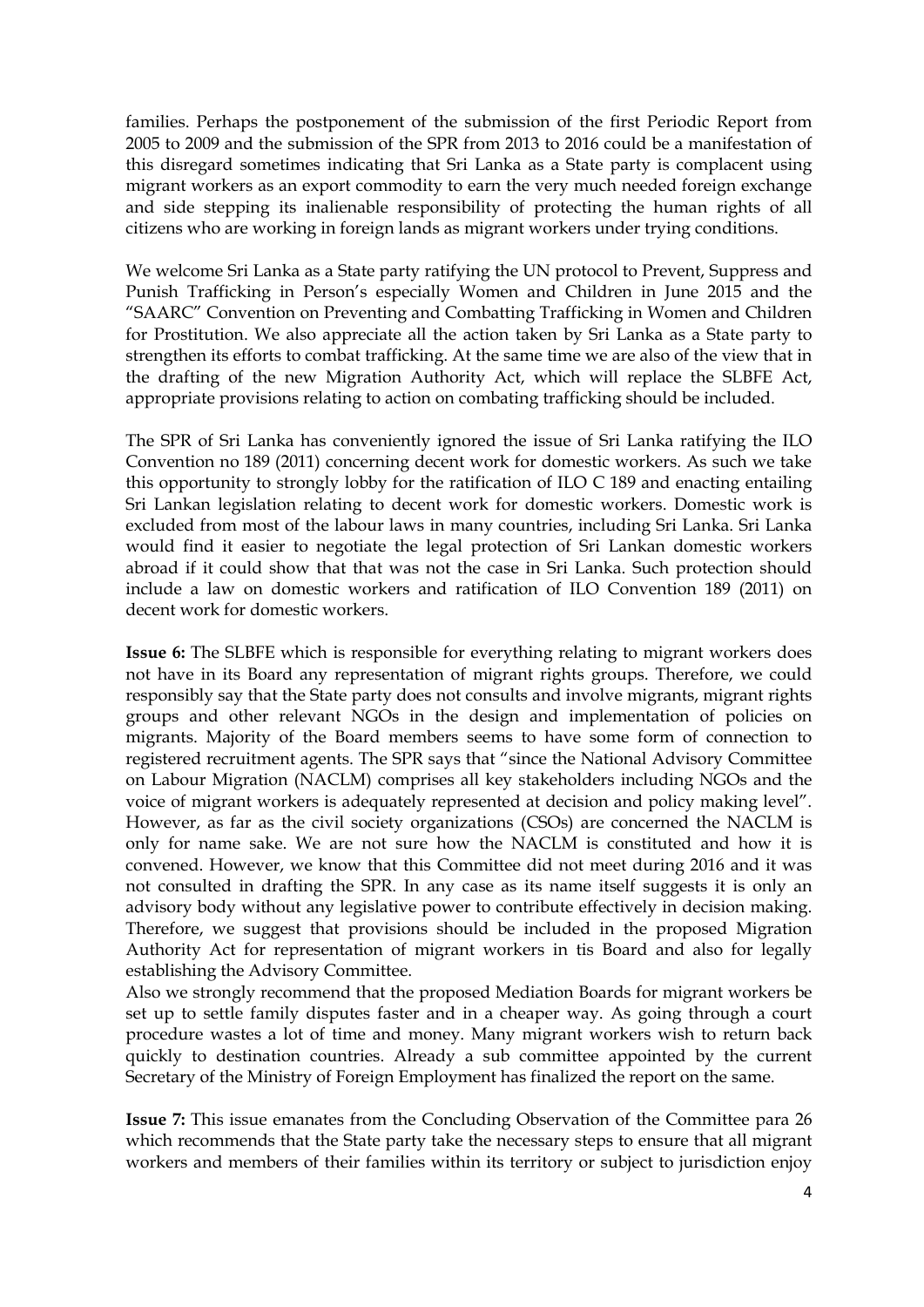the rights provided for in the Convention without any discrimination in conformity with article 7 of the Convention. When the Concluding Observation 26 is read in conjunction with the article 7 of Convention we get the clear impression that the recommendations in Concluding Observations related to the rights of foreign migrant workers resident in Sri Lanka. However, the SPR of Sri Lanka in response to the issue raised outlines numerous welfare and protection facilities provided to Sri Lankan citizens working as migrant workers in foreign lands while in the lost country and also when they come to the country of origin- Sri Lanka. As the response in the Sri Lanka SPR seems out of place here we do not want to labour in commenting. It is sufficient to say that Sri Lanka does not have any legislation which is designated to protect the rights of all foreign migrant workers and their families' resident in Sri Lanka. The Sri Lanka Bureau of Foreign Employment (SLBFE) Act which is the only legislation available I Sri Lanka relating to migration issues does not in any way contain provisions to address the issues relating to the protection of the migrant workers in Sri Lanka. The SLBFE Act was enacted much before the Convention came into force. As such one cannot expect it to have any harmony with the provisions of the Convention. This makes Sri Lanka adopting an act harmonized with provisions of Convention aimed to protect the rights of all migrant workers an imperative.

**Issue 8:** We welcome and appreciate all the work done by the Labour Sections in 16 Sri Lankan Diplomatic Missions in the major destinations for Sri Lankan contract workers to provide them with the assistance and protection they need in their host country especially when in trouble. However, frequent criticisms can be noted leveled against the Labour Attaches and their staff by migrant workers on their reported lethargic attitudes in assisting the destitute migrants when they seek assistance. Incidents of corruption by some of these officers have also been reported where once a Labour Attaches was accused in collecting fraudulently a compensation award made in favour of the family members of a death victim in South Korea. Though in 2013 the Ministry of Foreign Employment with the assistance of ILO has developed an Operational Manual with best practices to be used by the Labour Attaches it is a question of how far these officers tend to follow the guidelines given in the Manual. Therefore, legal revision must be made to bind the Labour Attaches to the best practices and to the Code of Conduct to ensure best service from them. At the same time we wish to express our concerns with businessman being appointed as diplomatic officers in Middle East Countries. Most of the time persons appointed to Labour Attaches offices including the Labour Attaches themselves are political appointees, who have scant empathy with the migrant workers, as they are bent on making the maximum political advantage out of the political appointments. The situation becomes worse, for instance in Jeddah when the ambassador and consul general becomes businessman and latter is a former Labour Agent. Under these circumstances the migrant workers face numerous issues when they approach embassies for services. Many migrant workers have complained about the services provided in Sri Lankan embassies in Kuwait, Qatar and Saudi Arabia. Though when compared to the previous regime political appointments are less, but still important labour receiving countries having political appointees is at the neglect of the migrant workers wellbeing. We suggest that all appointments as ambassadors and labour attaches to major labour receiving country should be persons who are empathetic with the wellbeing of the Sri Lankan migrant workers in those countries. In support of our suggestion we quote the case where a Sri Lankan lady was sentenced to death by stoning. Until the Saudi Arabian Foreign Ministry, informed our officials were not aware of the predicament though she had been in a Saudi jail for more than 1 year without the Sri Lankan authorities' knowledge. In this connection the SLBFE installing a data base with accessibility to embassies and registered job agencies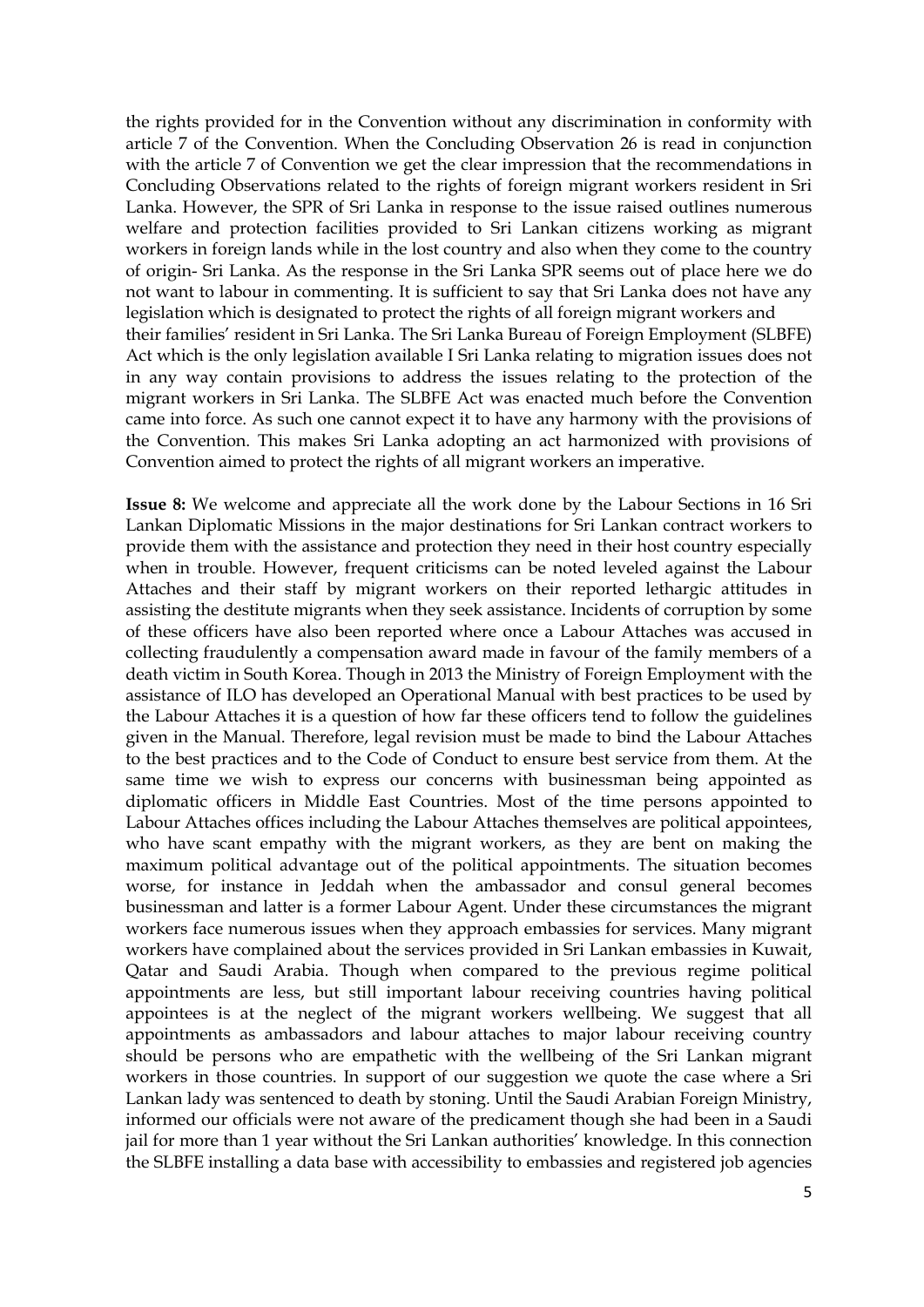is welcome. We suggest that accessibility to the data base be also granted to the Migration Development Officers (MDOs). To facilitate MDOs accessibility to the data base each Divisional Secretary's Office be provided with a laptop computer for the exclusive use of the MDOs. Also we are made to understand that when a MDO goes on maternity leave or for some reason is not available for long tenors the duties tend to get neglected in the areas assigned to such officer. This issue is serious in some Divisional Secretariat (DS) areas where only one MDO is present. And in Weli Oya DS we are not sure even if a MDO is present as they only have a full staff cadre of 6 officers. Also as the travelling allowance has not been increased with the additional field duties they have to perform, the necessary forms these MDOs have to submit may not carry accurate details.

**Issue 9:** The procedures established by the State party to monitor the situation of Sri Lankan migrant workers in detention centers and prisons across all host countries and to ensure that they have effective access to justice and are not subject to physical and sexual abuse and the co-ordination that prevails between the SLBFE, MFE and MFA are quite comprehensive and impressive. However, the case of the Sri Lankan lady getting the Death Penalty in a Saudi court and languishing in a Saudi jail for one year without all Sri Lankan authorities coming to know about it with such a purportedly efficient, streamlined and co-ordinated tracking system as described on paper really existing is a serious question. In here we want to emphasize that even with the most efficient tracking system in place electronically-systems wise if the officers who make use of the system are not in empathy with the needs of the migrant worker, the care and protection of the migrant worker in a humane way, which is the prime objective of all these efforts, cannot be holistically achieved.

**Issue 10:** We welcome the Sri Lankan Parliament passing the Constitutional amendment which has made the appointments to the Human Rights Commission of Sri Lanka (HRCSL) also, among many such organizations, independent. However, it lacks the resources to foster a comprehensive and effective human rights protection regime in Sri Lanka. At the same time the human rights culture in Sri Lanka is yet immature to voluntarily abide by the directions of the HRCSL. A good case in point in this regard is the recommendation made by the HRCSL to the Commissioner of Elections to take appropriate action to facilitate the exercise of the franchise by the Sri Lankan migrant workers resident abroad at all elections in Sri Lanka. To date the Commissioner of Elections has not acted to heed the recommendation when the number of Sri Lankan migrant workers in foreign lands is more than 10% of the total national vote base. Apart from the lack of resources to implement its mandate unhindered the Act setting up the HRCSL itself is incomplete in that it lacks provisions vesting powers on the HRCSL to independently enforce its directions.

**Issue 14:** The issue 14 is raised to find out the measures taken to protect migrant women especially those in irregular situations from the violation of all types of their human rights from the recruitment stage to the working in destination countries.

The SPR of Sri Lanka gives a long answer outlining many programmes it has initiated to look after the welfare and protection of migrant workers and their families in Sri Lanka. It opens the response by stating that the SLBFE and the Ministry of Foreign Employment have signed MOUs/ bilateral agreements with several destination countries on manpower recruitment to ensure the welfare and protection of the migrant workers. It does not state how many MOUs and how many bilateral agreements. We are aware that all are MOUs. The provisions in the MOUs are unenforceable. Whereas if the State party is to enforce the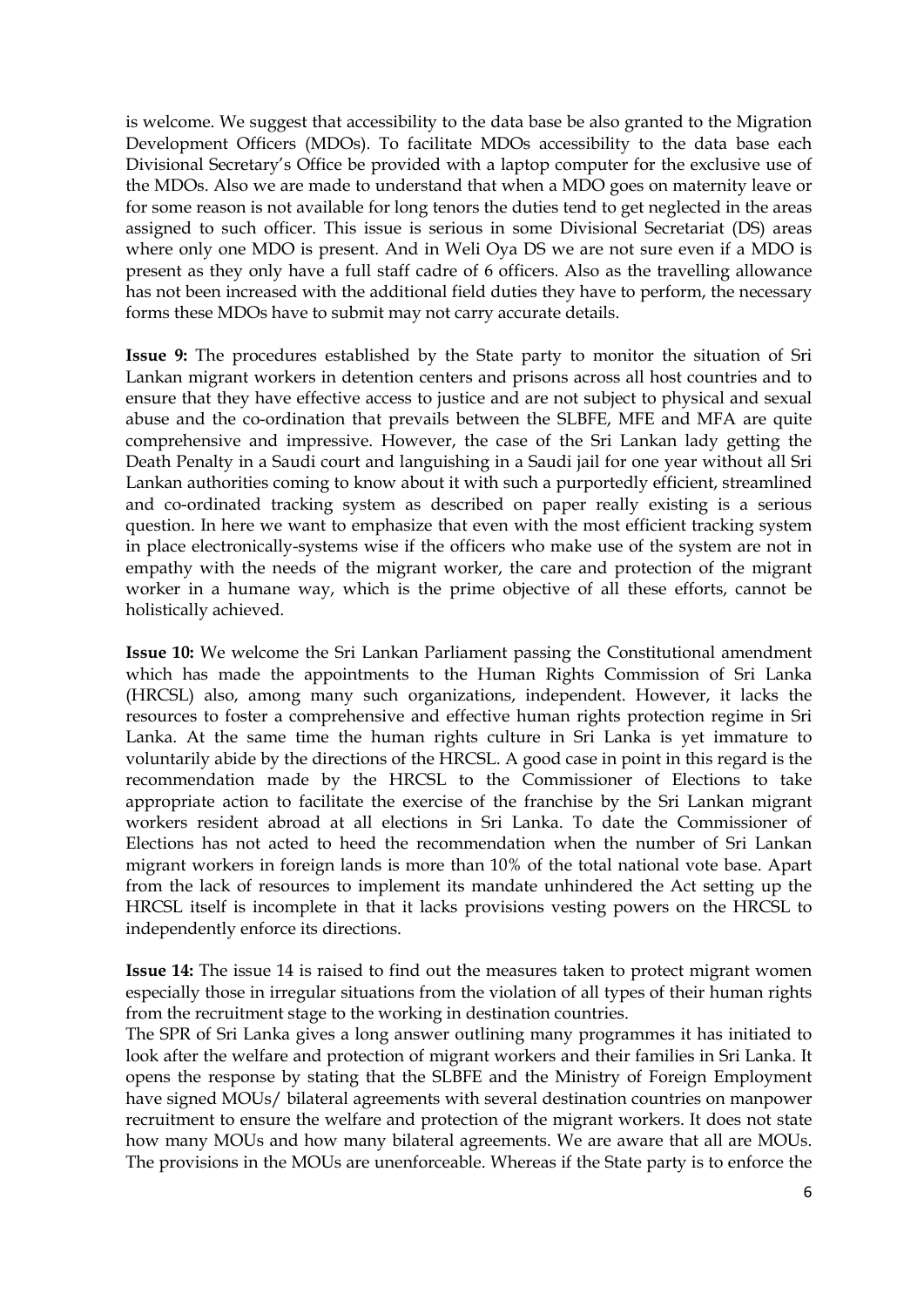provisions in the host country it has to be a bilateral agreement. A bilateral agreement could cover the rights of migrant workers in irregular situations also.

We welcome the initiatives to ensure the rights of the workers to know the terms and conditions of employment with the SLBFE paying special focus on implementing a single contract system (a service contract originated in the country of employment). At the last meeting of the "Colombo Process" held in Colombo Nov 2015 Sri Lanka stressing the importance of introducing a common contract for all labour sending countries in respect of female domestic employees is very much appreciated. However, we strongly emphasize the need of enforceable bilateral agreements between Sri Lanka and the receiving country where the provisions are enforceable instead of politically motivated unenforceable MOUs if Sri Lanka as a State party is seriously concerned about protecting the rights and welfare of its citizens working as migrant labour who earn lots of foreign exchange direly needed by the country.

**Issue 15:** The issue 15 begins with "In the wake of execution of Rizana Nafeek a Sri Lankan domestic workers, in January, 2013… " It asks for action under five subheads. Three years have lapsed since the execution of Rizana Nafeek. The SPR elaborates on comprehensive action taken under all these five subheads. However, all these actions seems to be on paper when, in January, 2016, we heard the case of a Sri Lankan lady sentenced to execution languishing in a Saudi jail for one year without none of the Sri Lanka State party authorities coming to know about it till it came to the verge of execution. This reiterates the need for having empathetic officers who take seriously the care and protection needed by the migrant workers from them and who are legally bound for their responsibilities. The lady concerned received a drastic reduction in the sentence imposed- from death by stoning to about 3 years imprisonment when the State party was compelled to intervene for clemency through intense campaigning of the civil society organizations when the matter came to light early this year. This clearly shows that the space is available for the State party to improve the lot of the Sri Lankan migrant workers in tandem with the civil society organizations who are committed for the wellbeing and protection of the migrant workers. Once again we re-iterate the need for coming into bilateral agreements with the State parties of major labour receiving if the rights of migrant workers are to be effectively protected.

**Issue 16:** We concede that there are no legal barriers for women to enter into employment fields. However, there are cultural barriers. For instance women are not expected to travel alone in the night. Perhaps it is not safe for women to travel in the nights as they are prone to frequent harassment. In Sri Lanka taboos on women harassment are not that string culturally though there are strong laws against women harassment. Most of the women who migrate do not have marketable skills to gain employment for good pay. They are only skilled to be employed as domestic workers in Sri Lanka. There is a good demand for domestic workers in Sri Lanka. But not well paid and not legally protected as there is no legislation covering decent work for domestic workers. This strongly makes the case for Sri Lanka as a State party acceding to the ILO Convention C189 which provides provisions to ensure decent work for domestic workers and enact local legislation aimed toward harmonizing the Sri Lankan laws with the provisions of the Convention. This will have a two-fold effect on migration and development. 1) It will motivate Sri Lankan women to seek domestic employment in Sri Lanka itself. 2) It will provide a good launching pad to negotiate bilateral agreements, with labour receiving countries, aimed towards promoting the rights of migrant workers in consonance with the provisions of ILO C189 and the UN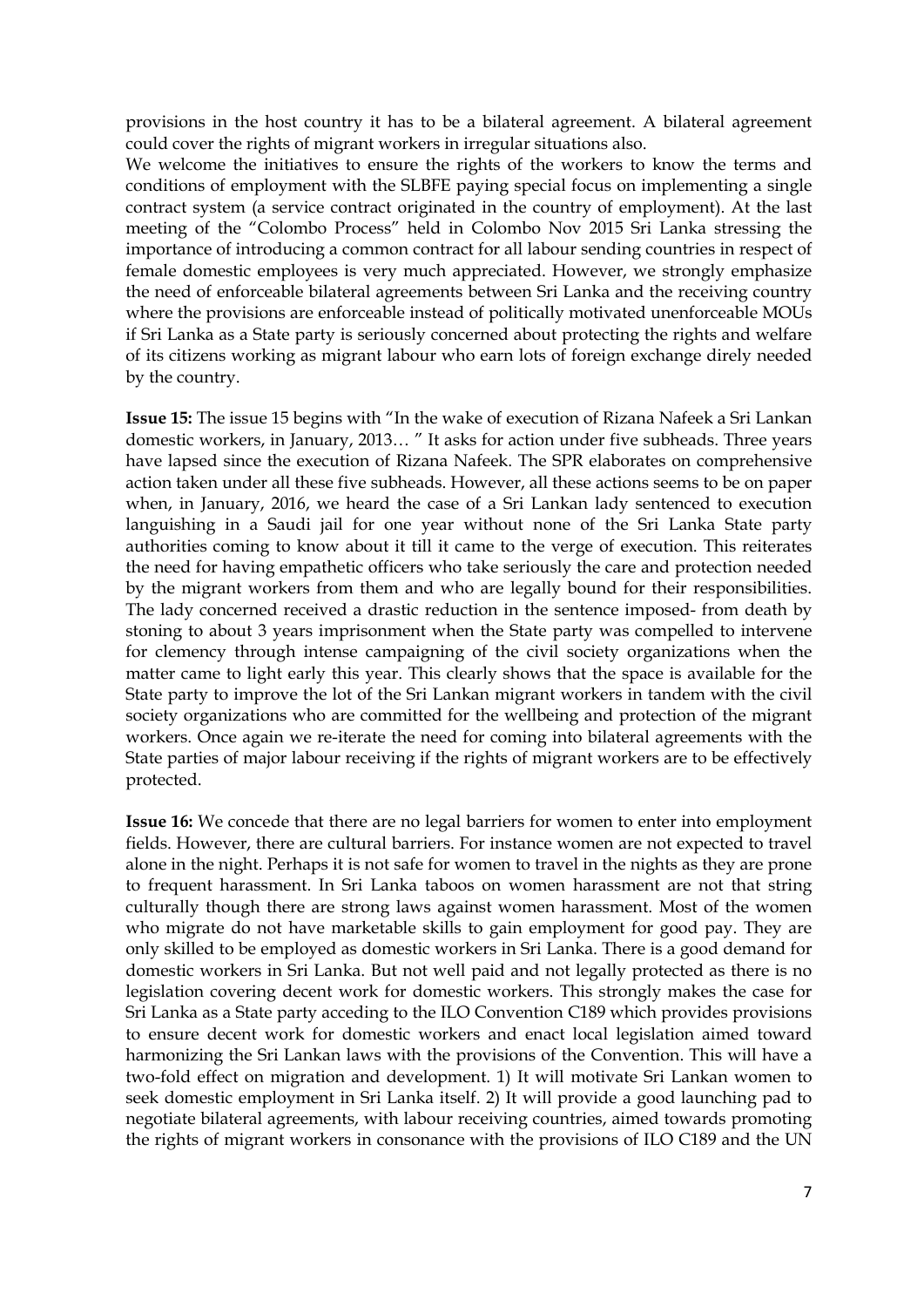Convention on migrant workers saying that Sri Lanka as a State party maintains these standards.

**Issue 17:** We concede and appreciate the training provided by the SLBFE to all parties across the board including the migrant workers and their families themselves on the rights of migrant workers. However, we do not see the training inputs of the SLBFE making the required impact, because we do not see, at ground level, the migrant workers being assertive of their rights. The main reasons according to our identification are that the Sri Lankan migrant workers are not organized strongly enough in the foreign lands compared to migrant workers from some other countries for instance Philippines. In this connection we concede that the organization of migrant workers could be better done by civil society organizations (CSO). We are of the opinion that if CSO s are given a statutory status by making adequate representation of CSOs in the SLBFE Board mandatory they would perform a more affirmative role in organizing migrant workers to empower them to be more assertive of their rights. Presently CSOs are represented only in the National Advisory Committee on Labour Migration which is a very loose, unrecognized body lacking any power for action.

**Issue 18:** SPR of Sri Lanka very conveniently absolves the State party from its responsibility, by saying, "unless the countries of destination accommodate the right to join the trade unions for migrant workers Sri Lanka is unable to proceed." We reiterate that unless Sri Lankan migrant workers are organized in the destination countries they will never be able to be assertive of their rights. The State party should not stop at training migrant workers on their rights. It must innovatively facilitate the organization of migrant workers in the destination countries which we have dealt with under item 17.

**Issue 19:** The Concluding Observations under C4 para 33 states "while taking note of the constraints, as explained by the State party, regarding the facilitation of participation in elections of Sri Lankan migrants working abroad, the Committee is nevertheless concerned that Sri Lankans working abroad are unable to exercise their right to vote in elections in their country of origin "and para 34 goes on to say that " the Committee encourages the State party to expeditiously take all necessary steps to ensure that Sri Lankan migrants working abroad have the possibility to register and participate in elections. However, Sri Lankan State party's response to the list of Issues, Issue 19 in respect of elections states, "There is no provision in our electoral rules where migrant workers could exercise their franchise. Pursuant to the electoral rules, the presence of a voter in a polling station is a must. Thus there are practical problems in granting their fundamental rights while they are working abroad." This assertion does not seem to be correct because Sri Lanka has been practicing postal voting for more than 40 years. Furthermore this purported inability is reiterated 6 years after the CMW expressing concern over the inability of Sri Lankan migrant workers to exercise their franchise. We confirm that voting of Filipinos abroad in Philippines elections is facilitated by the Government of Philippines through Republic Act No. 9189 of February 13, 2003 titled An Act of Providing for a System of Overseas Absentee Voting by Qualified Citizens of the Philippines Abroad, Appropriating Funds therefor, and for other purposes.

The Human Rights Commission of Sri Lanka in response to representations made by the National Workers Congress of Sri Lanka in 2000 has recommended to the Commissioner of Elections to take action to facilitate the Sri Lankan migrant workers in foreign lands exercise their franchise in elections in Sri Lanka. Thus we see that this matter has been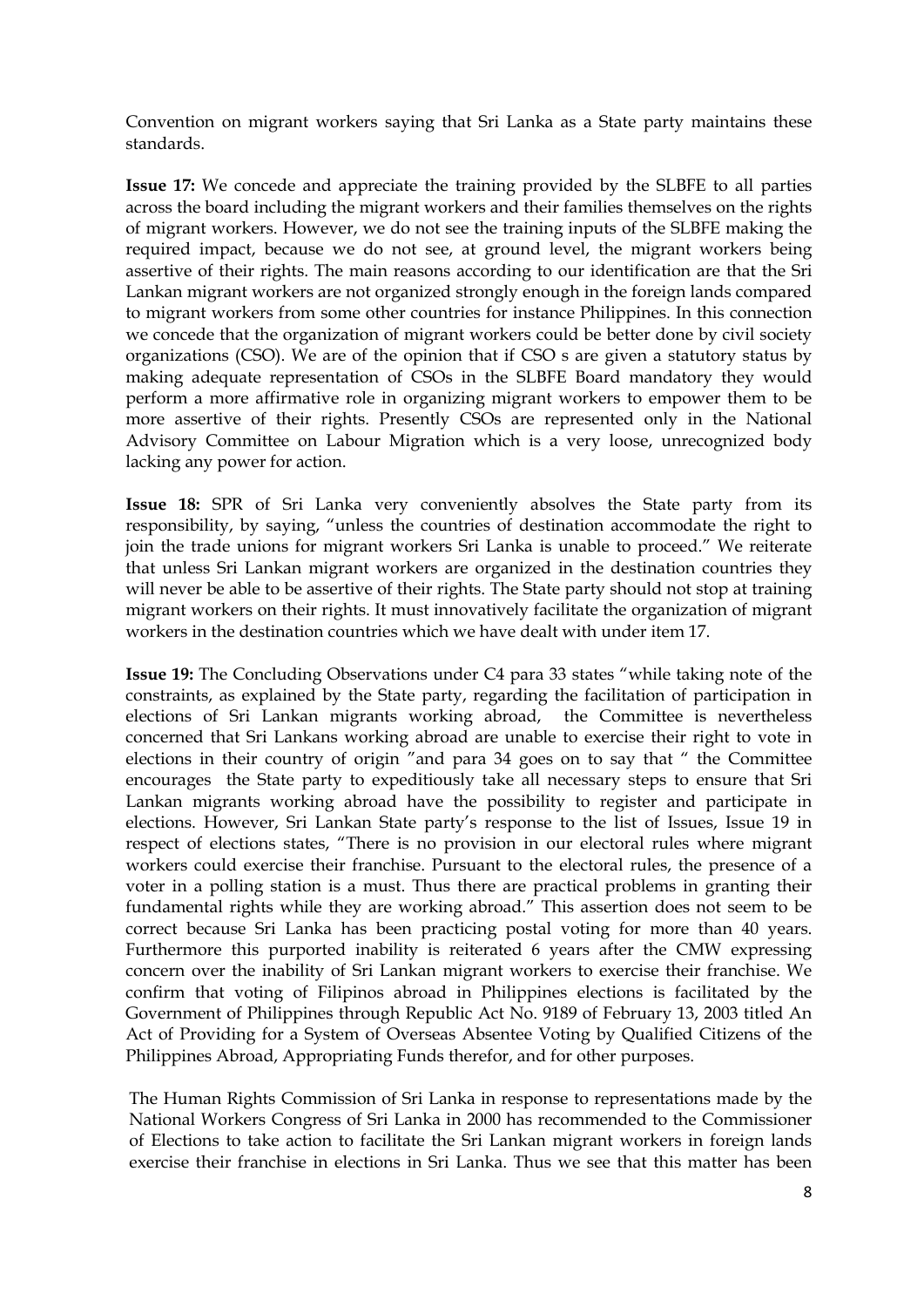pending for an inordinately a long time without any cogent reasons. Therefore, we are of the opinion that this matter should be accorded top most priority at the deliberations in the CMW and the CMW should make a firmer observation in this regard.

**Issue 20:** Here the emphasis of the SLBFE is training in technical skills as domestic assistants. The training in complaint lodging system against recruiters and foreign agents/sponsors is done only for name sake. In most instances these pre-departure training programmes are conducted by the employment agents themselves. In addition the employment agreement is now signed in the office of the local labour agent. Even here the need to strengthen and recognize legally the role of CSOs in protecting the rights and wellbeing of migrant workers comes to surface.

**Issue 21:** The State party states of many things it has done in developing and implementing strategies, policies and programmes in collaboration with NGOs to ensure the rights of migrant workers' children left behind in the home country are protected. It does not indicate whether the State party has carried out a comprehensive assessment to identify the causes of high female migration. It goes on to show that in 2013 female migration has decreased and male migration has increased. Nevertheless still the majority of Sri Lankans who migrate are females as domestic helpers.

**Issue 22:** The SPR states that the Association of licensed Foreign Employment Agents (ALFEA) has taken moves to ensure and enforce best ethical practices for foreign employment trade by strict disciplinary control. However, according to our knowledge, making some sense to concerns of international Conventions including UN Convention on Migrant Workers and the provisions of the SLBFE Act the SLBFE with technical assistance of the ILO has recently drafted a "Code of Ethical Conduct" to be applied on recruitment agencies but inquiries found that this application has not been implemented yet due to some administrative reasons. Hence it is important to give a wide legal coverage to such "Code of Conduct" when revision of the present Act is enacted. In any case the fact that the existing provisions in the SLBFE Act making membership in ALFEA only voluntary is a serious dilution or negation of the power of ALFEA to enforce the "Code of Ethical Conduct". A "Code of Ethical Conduct" is best enforced through a membership organization whose membership is mandatory for the involved parties. Therefore, we propose that the provisions in the SLBFE Act making membership in the ALFEA only voluntary be re-enacted making the member ship in the ALFEA mandatory in a way that it does not contradict with the provisions of the Constitution of Sri Lanka. The action of the Investigation Division of the SLBFE to reign in the unscrupulous employment agents should be appreciated.

**Issue 25:** The SPR does not provide enough information about how the State party initiates action to improve the re-integration of migrant workers and members of their families. It does not state how it guarantees equal employment opportunities. It states that the identified families can be assisted under the programme of the return and re-integration policy. However, we have come to be aware that he SLBFE has not been provided a budget to effectively implement the return and re-integration sub-policy. The SPR should have indicated the financial outlays the State party has made in implementing the return and re-integration sub-policy.

The ad hoc changes made from time to time by the SLBFE in the compensation scheme as well as the insurance providing mechanism seem to have frustrated the applicants who seek benefits from the schemes. Wasteful utilization of the funds available in Workers